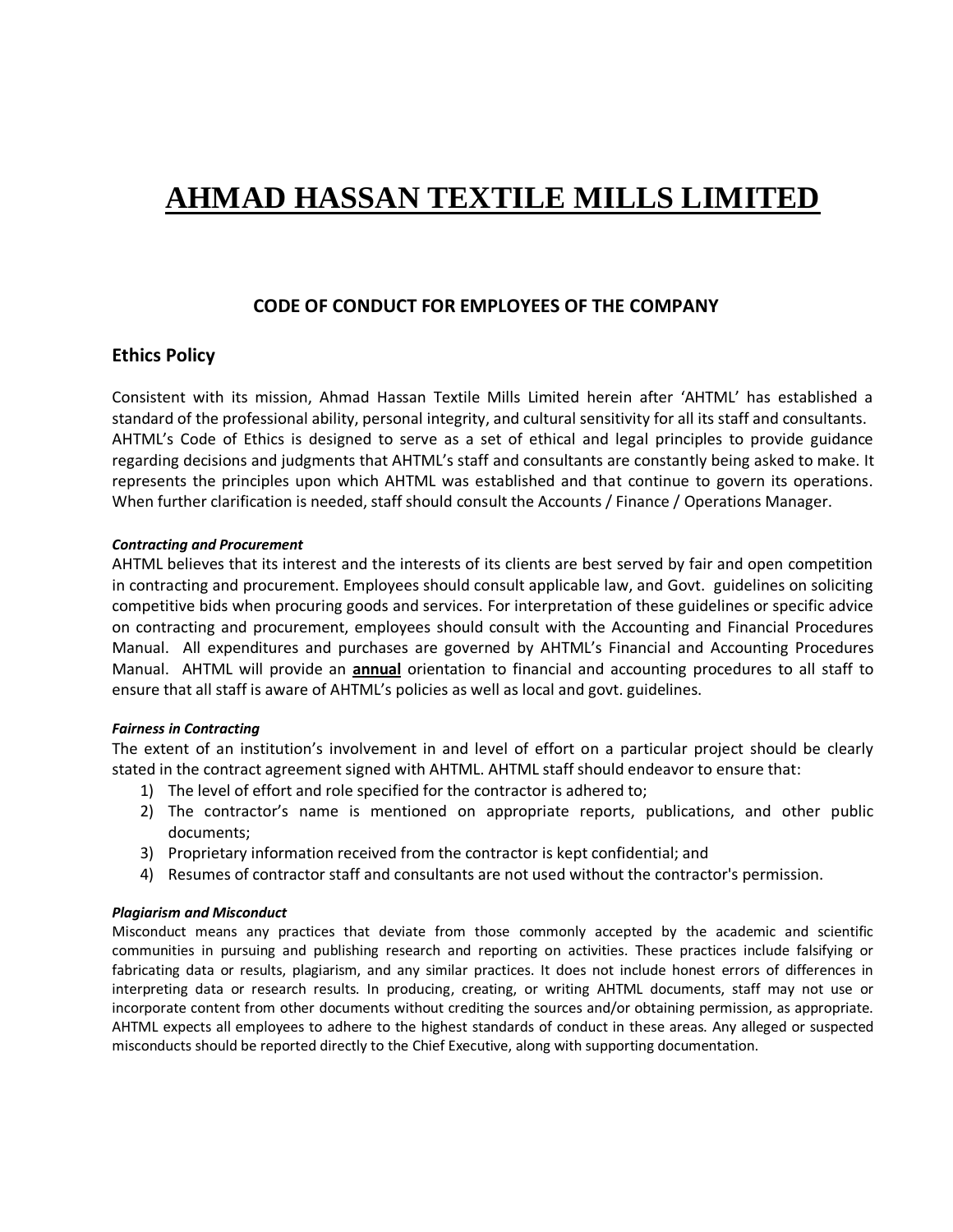# *Obeying Local Laws and Traditions*

It is AHTML's policy to fully comply with local laws, Govt. regulations, and accepted good business practices. An infraction of laws and regulations may be cause for dismissal of the employee.

# *Conflicts of Interest*

All AHTML employees should maintain fairness, ethics, and personal integrity in all matters and avoid doing anything which is either illegal or unethical. AHTML staff must refrain from participating, or giving the appearance of participating, in any activity that compromises their ability to render fair, impartial judgments on behalf of AHTML's clients as well as in the development of new business opportunities. AHTML staff and consultants are also duty bound by local law and Govt. regulations concerning individual and organizational conflicts of interest.

All staff and Directors of AHTML Company will strive to avoid any conflict of interest between the interests of the Company on the one hand, and personal, professional, and business interests on the other. This includes avoiding actual conflicts of interest as well as the perception of conflicts of interest.

The purpose of this policy is to protect the integrity of the Company's decision-making process, to enable stakeholders to have confidence in the Company's integrity, and to protect the integrity and reputation of staff and Directors.

It is the responsibility to conduct employment matters in a manner that avoids not only conflicts of interest, but also any appearance of a conflict of interest. Conflicts of interest may arise in: hiring employees; their employment in more than one capacity; outside employment or activities engaged in by employees; and the award of contracts to employees. This policy is intended to promote avoidance of conflicts of interest and the appearance there of that arise through the employment in the same governmental unit of people who share certain familial or other close relationships. The primary goal is to avoid instances in which the hiring process or any term or condition of employment is inappropriately influenced by such familial or other relationships, or the perception among members of the public or other employees of such impropriety.

# *Vendors and Service Providers*

AHTMLstaff are cautioned against the direct use of vendors and service providers that employ their spouses and/or members of their immediate family (including relatives by marriage). While AHTML may use such vendors and service providers (after a competitive bidding process, where applicable), the following steps should be taken to avoid even the appearance of impropriety. First, AHTML staff should immediately bring the situation to the attention of their senior and the Chief Executive, before their consideration as a potential bidder for the award of a contract or purchase of a commodity. The senior and Chief Executive may determine that such a vendor or service provider is eligible for AHTML contracts or services. Second, the affected staff member may not be involved in the selection process, in supervising the delivery of goods or services, or in approving or disbursing payments.

# *Inducement to Clients or Suppliers*

In accordance with local law as well as Govt. regulations and accepted good business practices, no employee is authorized to offer, or give the impression of offering, an inducement (monetary or